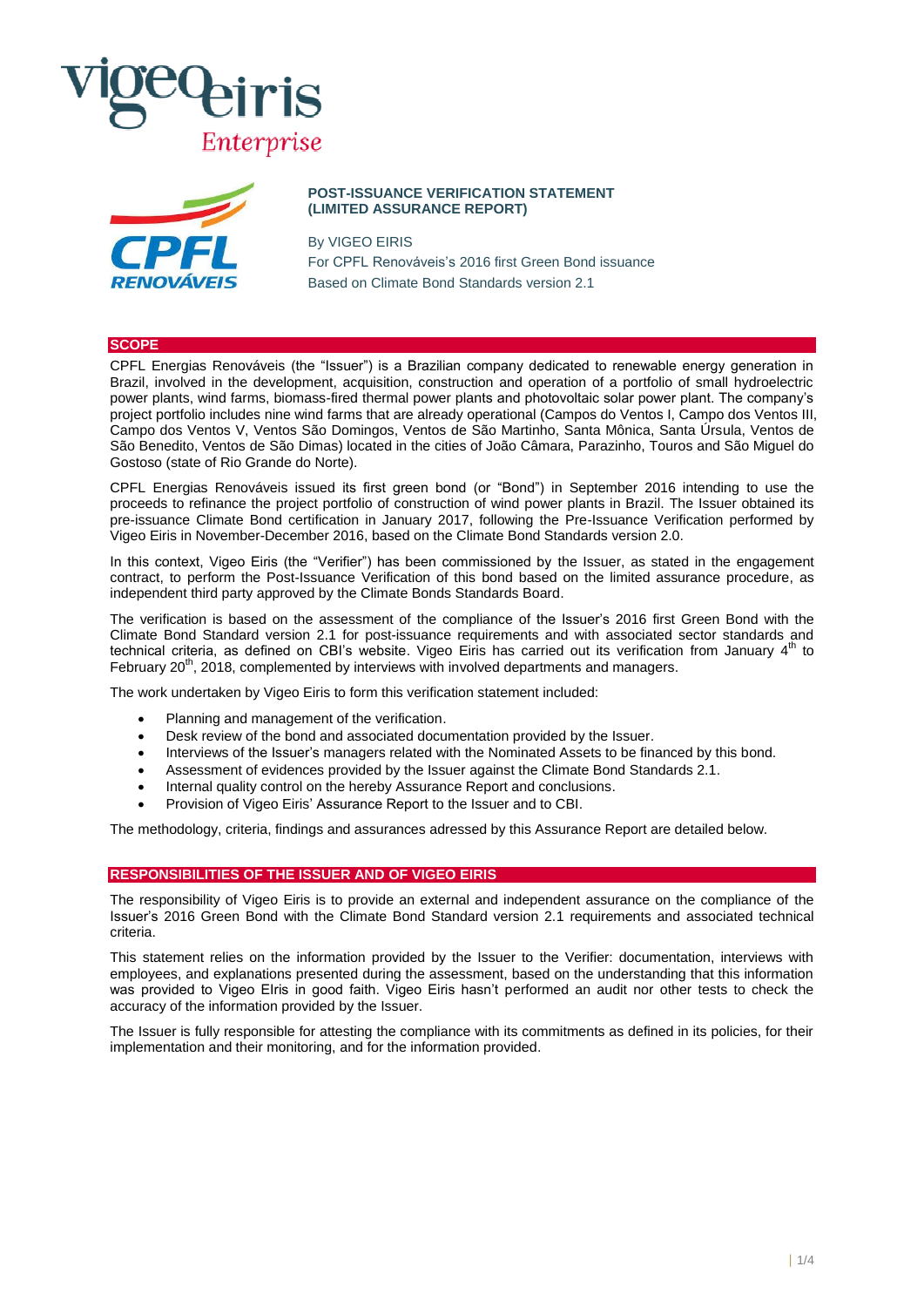

#### **POST-ISSUANCE VERIFICATION OPINION**

This Post-Issuance Verification has been conducted against the Climate Bond Standard (CBS) version 2.1 requirements:

- Part A: General requirements to be applied for all Climate Bonds
- Part B: Eligible Projects & Assets Climate Bonds Initiative Wind energy Standard Version 1.1
- Part C: Requirements for Specific Bond Types (applied here for "Use of Proceed Bond")

The verification process is performed in accordance with relevant general principles & professional standards of independent auditing, and in line with the International Standard on Assurance Engagements other than Audits or Reviews of Historical Financial Information (ISAE 3000).

The verification included checking whether the provisions of the CBS 2.1 were consistently and appropriately applied and the collection of evidence supporting the verification. The details and areas covered by the verification are summarized in the following pages (see Verification criteria & findings section).

Based on the supporting elements and explanations provided by the Issuer, nothing has come to our attention that causes us to believe that, in all material respects CPFL Renováveis's 2016's first Green Bond is not in conformance with the Climate Bond Standard's Post-Issuance Requirements (version 2.1) and with associated relevant sector technical criteria. This level of assurance applies altogether to the Nominated Assets, the environmental benefits of the bond, the evaluation and selection process of the assets, the proposed financial accounting system, and the monitoring & reporting system associated to the bond, to be implemented over the term of the bond.

Paris, February 22<sup>th</sup> , 2018



**Benjamin Cliquet**

CSR consultant

#### **Disclaimer**

Transparency on the relation between Vigeo Eiris and the Issuer: Vigeo Eiris has never executed any consultancy activity for the Issuer until so far and no established relationship (financial or others) exists between Vigeo Eiris and the Issuer.

This Assurance Report is a document prepared by the Verifier that conveys the Verifier's opinion on the bond alignment with the relevant requirements of the Climate Bonds Standard, but it does not provide Climate Bonds Certification itself. Providing this opinion does not mean that Vigeo Eiris certifies the tangibility, the excellence or the irreversibility of the projects financed by the Green Bond. No assurance is provided by Vigeo Eiris regarding the financial performance of the Issuer nor of the Bond, nor the value of any investment in the Bond, nor of the environmental footprint of the Bond or the compliance with the commitments taken by the Issuer. Vigeo Eiris cannot be liable for any loss suffered as a result of information or data provided by the Issuer. Vigeo Eiris is not liable for the induced consequences when third parties use this opinion either to make investments decisions or any kind of business transaction.

Restriction on distribution and use of this Assurance Report : the report is provided by Vigeo Eiris to the Issuer and to CBI and can only be used by them. The distribution and publication on this report is at the discretion of the Issuer, submitted to Vigeo Eiris approval.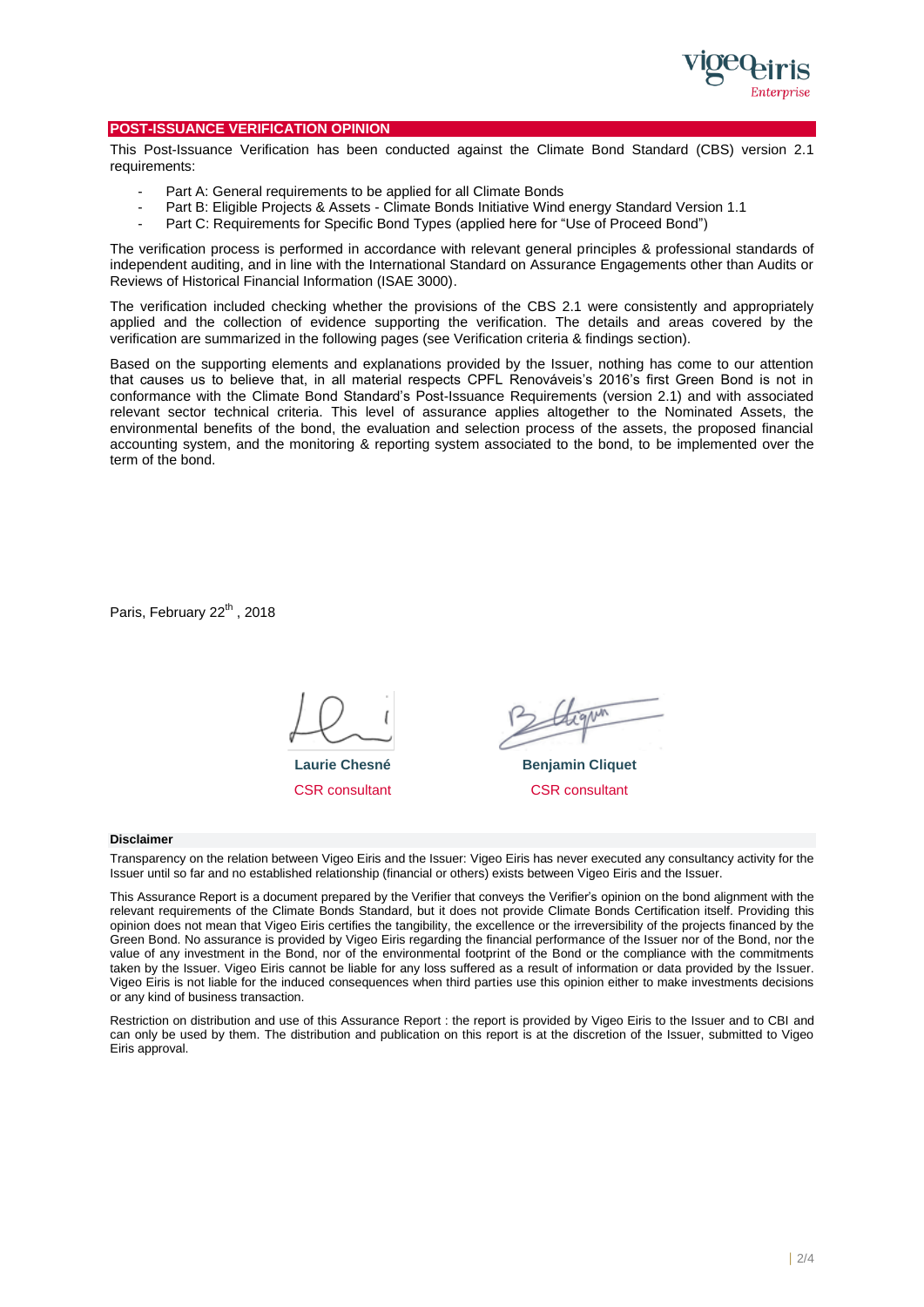

# List of supporting elements provided by the Issuer and interview plan:

- Financial audit reports of the 9 projects' SPEs related to year 2015 and 2016, reviewed KPMG, May  $30<sup>th</sup>$ , 2017
- Supporting documents provided for Pre-issuance verification and confirmed by the Issuer:
	- o Debentures' term sheets
	- o Debentures' external review report
	- o Formalized commitment letter
	- o Answers to the Verifier's questionnaire
	- List of interviewees:
		- o Luisa Okawara (Corporate Finance Coordinator)
		- o Rafael Germano Pignoni (Debt Management Analyst)
			- o Lais Carvalhal (Sustainability Department)